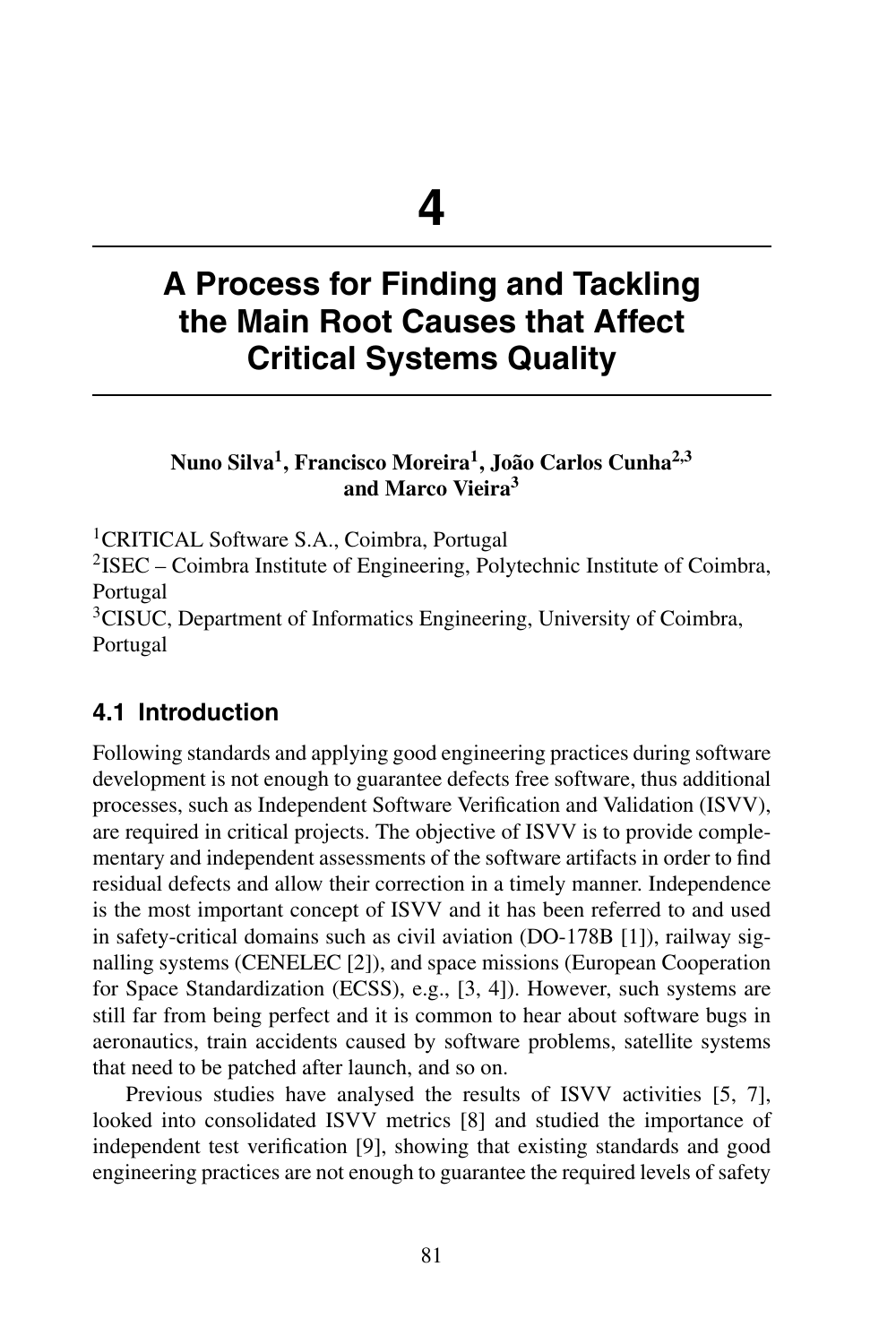and dependability of critical systems (CSs). Independence of Verification and Validation (V&V) avoids author bias and is often more effective at finding defects and failures. Independence can be managerial, financial or technical, brings separation of concerns, complementarity, second/alternative opinions, and also has the merit of pushing development and in-house V&V teams to focus on the quality of their work. The role of independence at early development phases is highlighted in EasterBrook [10] and clearly stated in the requirements of several standards such as CENELEC [2] (depending on the SIL level), and DO-178 [1] (where, for example, for the most critical level – Level A – 33 out of the 71 objectives/requirements of the standard must be satisfied with full independence).

The Orthogonal Defect Classification (ODC) [11] is a generic classification technique that turns semantic information in the software defect stream into a measurement on the process where defects have been caused, enabling an efficient root cause analysis. ODC [11] can be applied to the defects identified during ISVV in order to study their classifications (namely: type, the fix that removed the defect; trigger, the defect identification activity/ condition; and impact, the effect of the defect if not corrected). ODC is the most commonly used defect classification scheme, but it was not specifically developed for CSs, or for systems that need to fulfil specific certification requirements.

The application of ODC to the defects identified during ISVV has been described in Silva and Vieira [12]. In that work, we used ODC to classify a dataset of 1070 development, validation, and operation defects from space applications that followed ECSS standards. The conclusions were that most of the defect types found are related to: (i) documentation issues (this is logical since the ECSS processes are heavily based on documentation evidences); (ii) functionality issues (generally related to requirements understanding and source code bugs that compromise the foreseen functionalities); and (iii) defective implementations of the planned functions (algorithms). The classification has also shown that the main defect triggers are related to document consistency, traceability activities, and test activities. Also, the main impacts include system capability, reliability, maintainability, and documentation quality. However, the key conclusion is that a large number of issues could not be classified due to unfit taxonomy of defect types, triggers and impacts, causing many doubts in the classifications (more that 30% of the cases).

In order to enhance ODC for better applicability to CSs, thus covering all ISVV defects and easing the classification for industry, as in Silva and Vieira [13, 29], we proposed specific adaptations of the taxonomies of three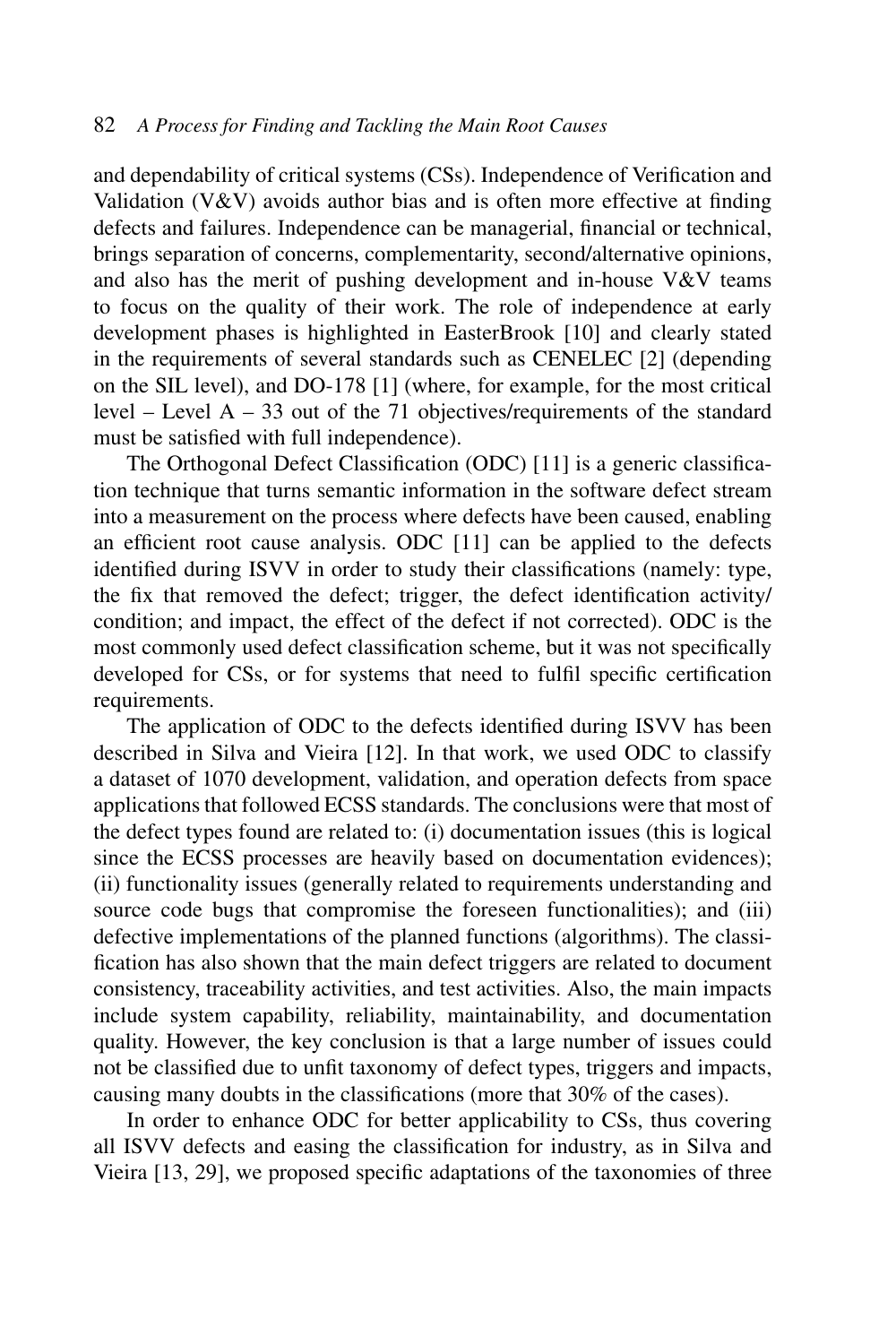classification attributes: Type, Trigger, and Impact. The enhanced classification enabled the full coverage of the defects in the dataset, providing more precision and a sounder root cause analysis support. The adaptation has been defined after conducting the classification of the 1070 defects with the original ODC (presented in Silva and Vieira [12]) and by carefully analysing the classification gaps. To validate the modifications, this enhanced version of ODC was used to reclassify the entire dataset, allowing its full classification. However, the work presented in Silva and Vieira [13] does not concretely contribute to understanding the problems that lead to the defects, which motivates the root cause analysis and the suggestions for improvements performed in the present work. The work described in this chapter represents the definition of a defects assessment process and the results of the application of this process to a space systems defects dataset.

This chapter presents an analysis on trends, common (and uncommon) problems and their causes, and look at the general picture of critical defects within the software development lifecycle of space systems, considering our dataset of 1070 defects. The results are intended to help engineers in tackling the problems starting from the most frequent ones, instead of dealing with them one by one, as is traditionally done in industry nowadays. In practice, this work brings to light the main root causes of issues in space projects, which were identified, based on the defects classification and on relevant expert knowledge about those defects and about the software development process, contributing toward proposing improvements to the processes, methodologies, tools, standards, and industry culture.

The ultimate objective of this work is to enable, through a proposed assessment process, a detailed analysis of the defects and identification of their sources (common root causes) in order to: (i) avoid their introduction (by tackling the main deficiencies in software engineering); and (ii) allow a more efficient detection of the remaining defects during the software development lifecycle (by identifying appropriate V&V methods and techniques). To support our work, the results of the enhanced ODC taxonomy proposed in Silva and Vieira [13] are used as input and analysed in detail to support the root cause analysis.

# **4.2 Background**

This section presents some background concepts, namely in what concerns the Orthogonal Defect Classification (ODC), ISVV, and previous relevant works.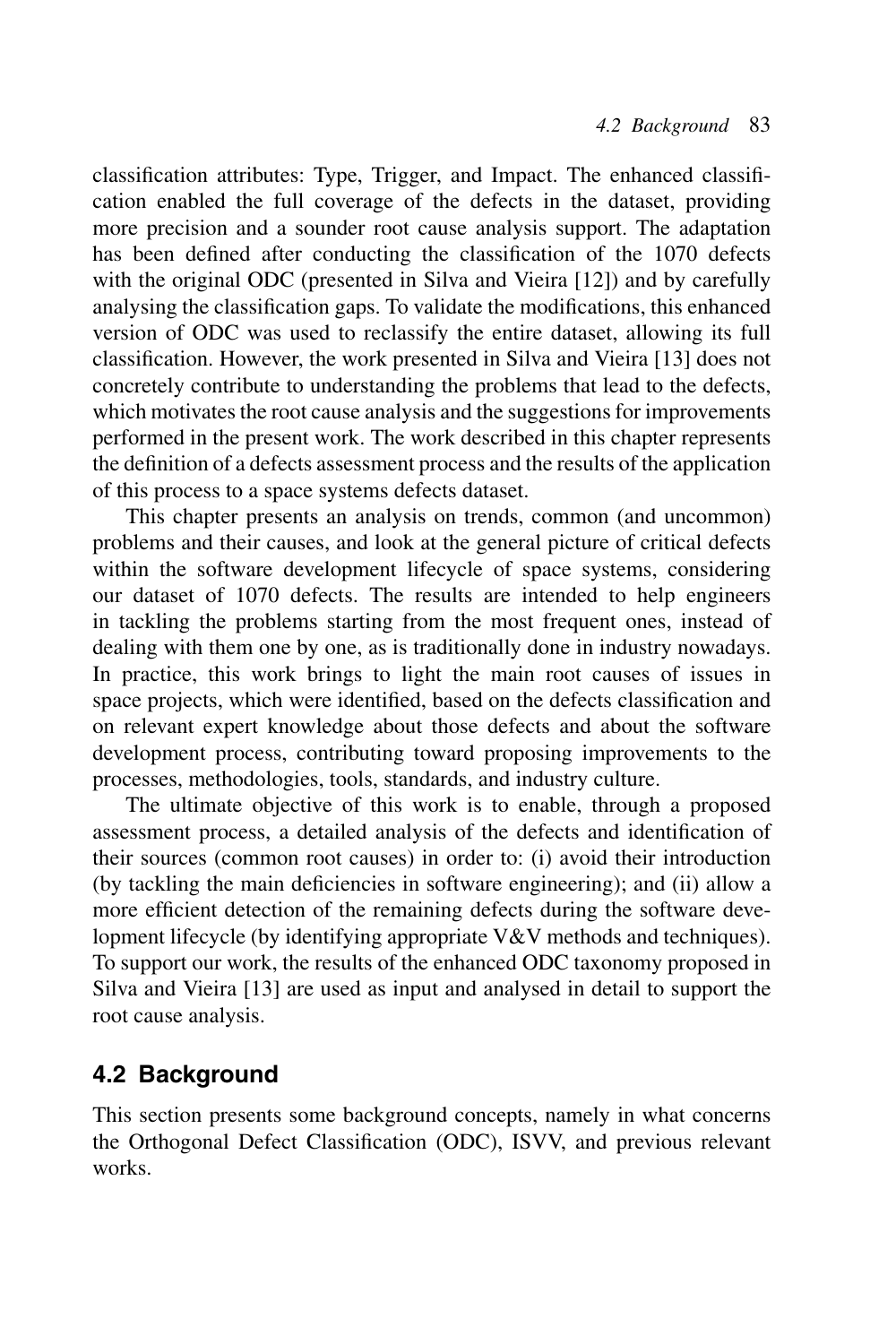#### **4.2.1 Orthogonal Defect Classification**

The ODC, originally proposed by IBM (Chillarege et al. [11]), is one of the most used defects classification approaches. It is intended to be generic and applicable to different technology domains, but it is mostly oriented to design, code and testing defects. ODC defines eight attributes for defects classification, divided into two main groups: (i) opener, and (ii) closer. Three attributes (Activity, Trigger, and Impact) classify the defect when it has been discovered and so they are part of the opener group. The other five attributes (Target, Type, Qualifier, Age, and Source) are used when the defect is resolved, being thus part of the closer group. The full taxonomies for each attribute can be obtained from the ODC v5.2 specification and are not included here for brevity. Nevertheless, a description of ODC attributes is summarized in Table 4.1.

In addition to ODC, several other classification taxonomies exist, including Beizer's [14], and IEEE Standard Classification for Software Anomalies [15]. Although ODC comprises some questionable attributes (8 dimensions), making it also somehow complex to classify, we have selected this taxonomy due to its generic nature, its orthogonality, its comprehensiveness and the level of usage in industry that seemed higher than for all the others. Also, it is important to emphasize that ODC has been used in the past as a starting point for developing new and focused defect taxonomies

| Description                                                             |
|-------------------------------------------------------------------------|
| The actual activity that was being performed at the time the defect     |
| was discovered. The main activities applicable to this work are:        |
| Requirements verification, design verification, code verification, test |
| verification and test execution.                                        |
| A trigger represents the environment or condition that had to exist     |
| for the defect to surface.                                              |
| The impact is the effect that the team who is classifying the defect    |
| thinks it would have on the system if not corrected.                    |
| Represents the high level identity of the entity that was fixed.        |
| The defect type is defined according to the fix that is necessary to    |
| remove it from the system. For that reason, it is best classified by a  |
| team/person who applied the fix to the defect.                          |
| Captures the element of a non-existent, wrong or irrelevant             |
| implementation.                                                         |
| Categorizes the age of the defect, whether if it is new or surfaced     |
| from a previous defect.                                                 |
| Describes the source of the defect in terms of its developmental        |
| history.                                                                |
|                                                                         |

**Table 4.1** Orthogonal defect classification attributes description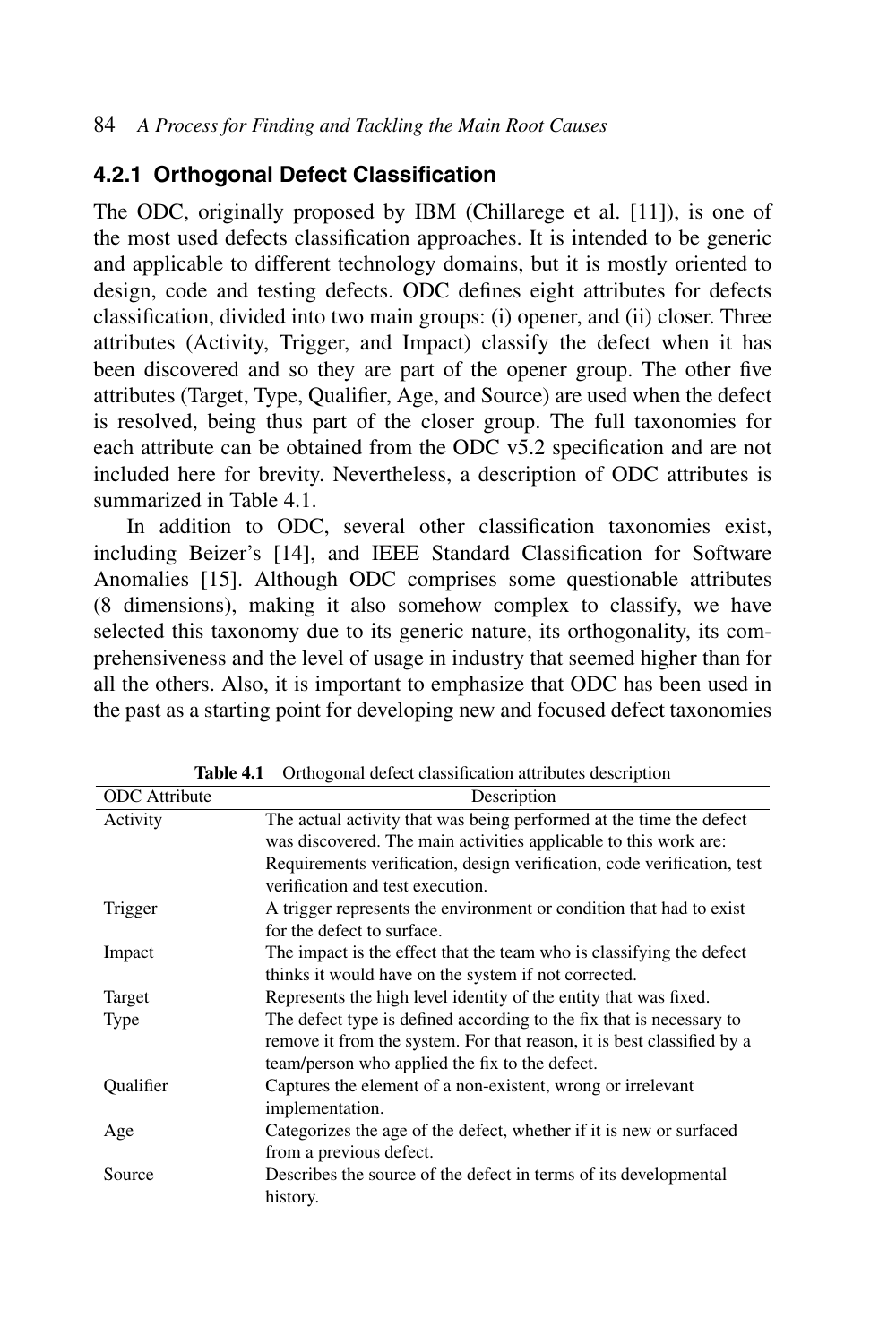for different domains. A few examples were presented by Leszak et al. [16] and Lopes Margarido et al. [17], which used ODC for studying, building and validating defect categorization schemes. In practice, the focus of ODC is to support the analysis and feedback of defect data targeting quality issues from different phases of the engineering lifecycle.

### **4.2.2 Independent Software Verification and Validation (ISVV)**

Independent Software Verification and Validation is a set of structured engineering activities and tools that allow independent analysts to evaluate the quality of the software engineering artifacts produced at each phase of the development lifecycle. ISVV is performed on mature artifacts, which follow a strict engineering standard and that have been previously verified and validated as part of the development process. It provides an additional layer of confidence and is not expected to find a large number of severe defects.

Independent Software Verification and Validation produces evidences that support measuring the quality of the software and related processes and is referenced in several international standards: (i) ISVV guide from the European Space Agency (ESA) [18]; (ii) ISO Software Lifecycle Processes (ISO/IEC 12207) [19]; and (iii) IEEE Software V&V (IEEE 1012) [20].

Independent Software Verification and Validation includes six phases (Figure 4.1) that can be executed sequentially or selected/adapted as the result of a tailoring process based on a criticality analysis [18].



**Figure 4.1** ISVV phases.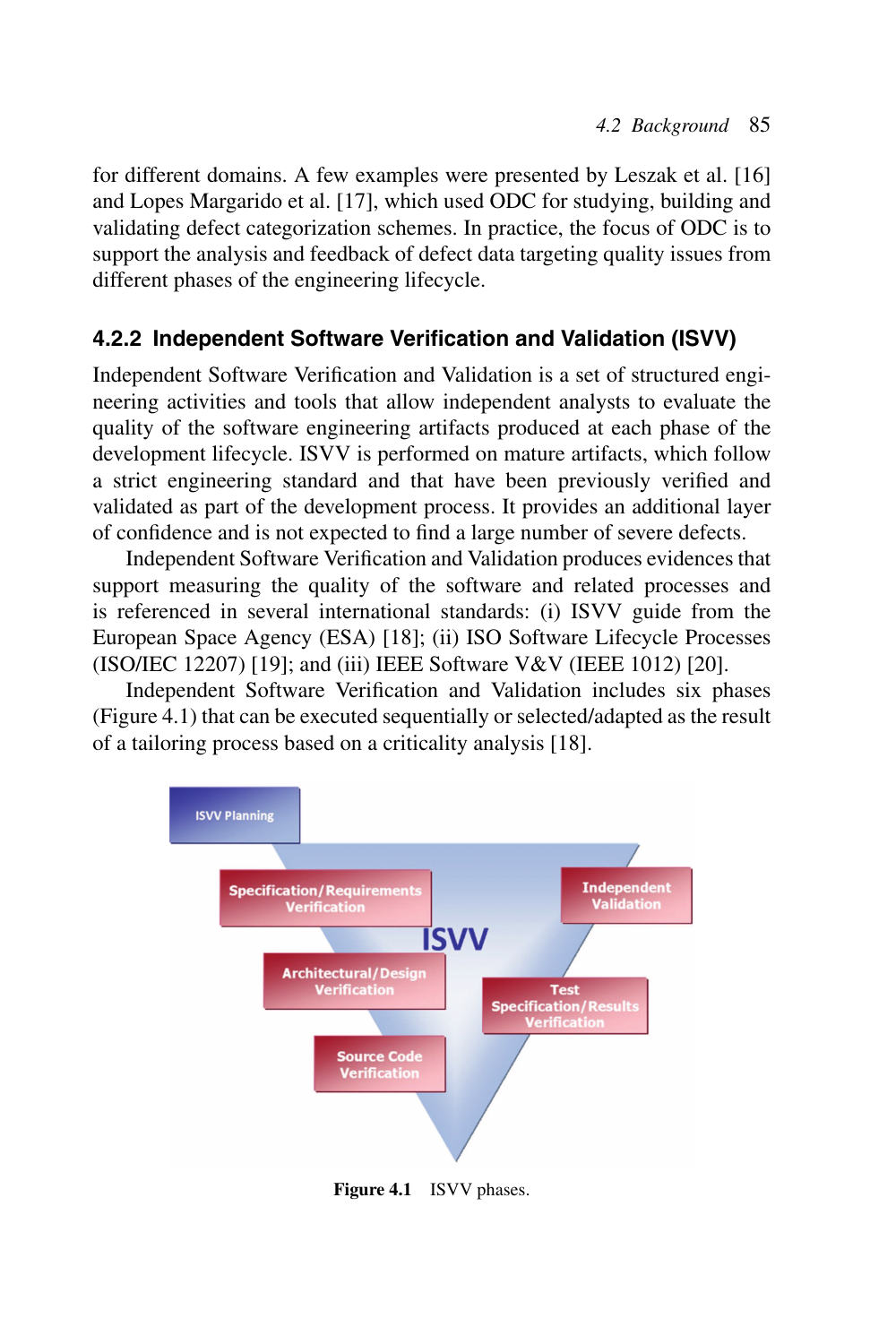According to the ESA ISVV Guide [18], ISVV engineers classify defects considering three severity levels: (i) Major (defect with a significant impact in the system dependability, quality or safety); (ii) Minor (defect with a minimum impact on the artifacts quality but not in the end system); and (iii) Comment (an improvement suggestion). Each ISVV defect is also classified according to an ISVV defect type (e.g., External Consistency, Internal Consistency, Correctness, Technical Feasibility, Completeness, Readability, and Maintainability).

#### **4.2.3 Related Work**

Some studies in the literature have analysed metrics, efficiency and efficacy of the techniques used within ISVV to identify the defects in critical projects [5–8]. However, none of these studies considered their observations and results to classify the defects and improve the development processes, techniques, tools, or standards. Furthermore, we could not find in the research literature any complete study focused on defects in mission- and safetycritical systems, nor an extensive and complete classification or root cause analysis that relates the results of ISVV with the development lifecycle parameters of the systems under study. For space systems, Jones [21] has provided a small study about space failures in the frame of the European Space Agency missions, but simply concluded that the main cause for all the accidents was lack of testing. A more in-depth analysis is necessary as testing is not the cause but one of the detection methods.

Several researchers have looked into the analysis of failures in safetycritical systems during different life-cycle phases (from requirements to operations) and performed empirical studies and root cause analysis [22–24]. For example, Seaman et al. [25] used historical datasets with defects data from reviews and inspections and applied different categorization schemes to the defects. However, none of the mentioned studies covers all the lifecycle phases for the used defects dataset, nor bases the root cause analysis and the defects avoidance measures in a sound orthogonal classification of the defects.

Regarding the root cause analysis topic, it is worth mentioning some works that relate and somehow present results that are connected to the work presented in this chapter. Neufelder [26] collects data from field defects since 1993 and correlates that data to find the process properties that generate more defects; however, she is not focusing on CSs or systems developed under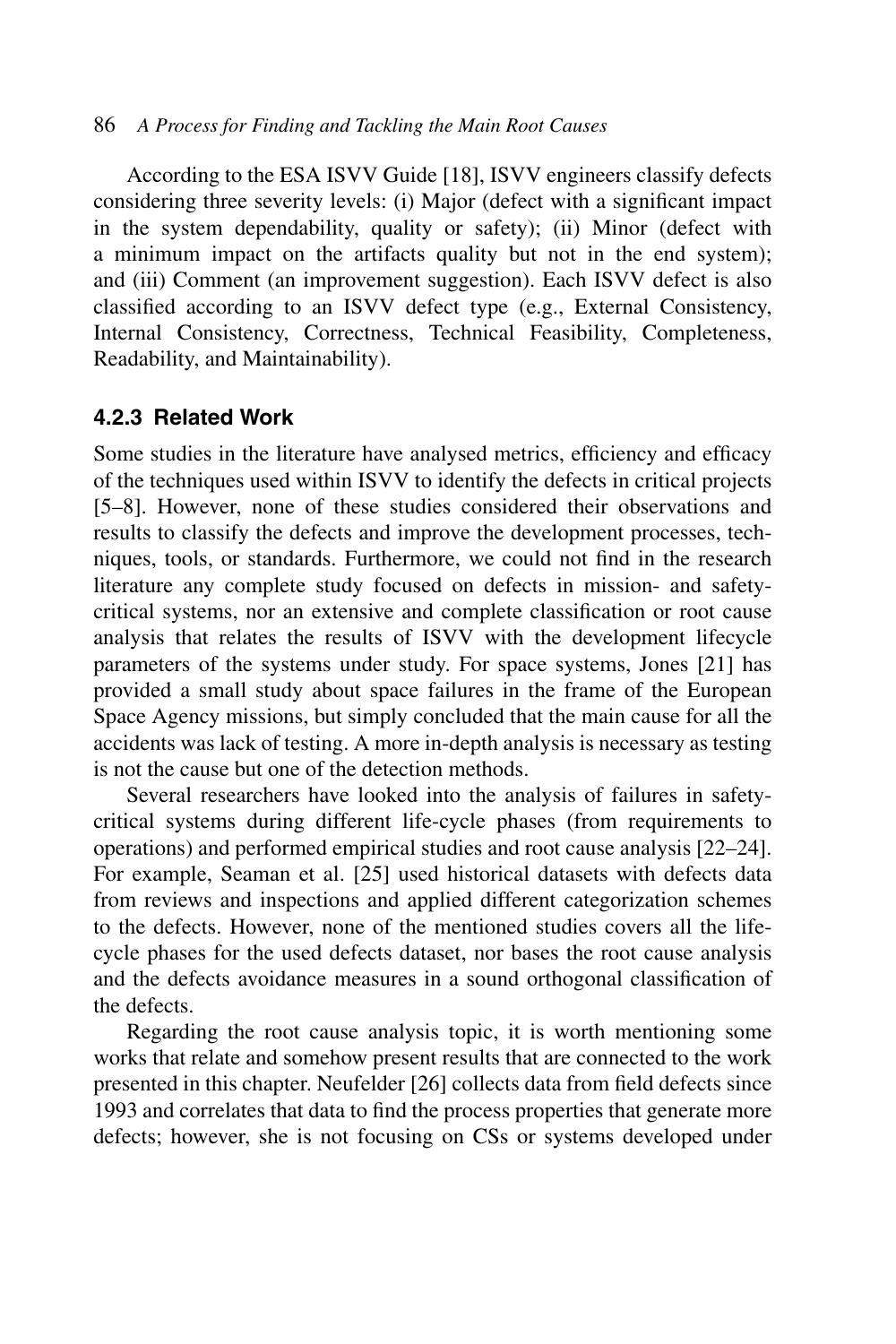strict requirements and standards. Rao [27] has made an industry study about root cause defect classification for documentation defects, analysing only a few dozen defects on a monthly basis. Kumaresh et al. [28] conducted a study with data from a few hundreds of collected defects, where these defects have been classified and the corresponding root causes have been proposed to the learning of the projects as preventive ideas. No work has been performed for CSs nor with such a complete assessment and coverage of so many defect types (as shown by the ODC defect type results), as we did in our work.

# **4.3 Defects Assessment Process**

Based on the analysis that we conducted and the lessons learned, we propose a general approach for root cause analysis of critical software, enabling the continuous improvement of implementation and V&V at all levels (processes, techniques, tools, personnel, application of standards, organization, and so on). Although our dataset and our experience are mainly from space software, we believe that this generalization is able to support the evaluation and root cause analysis of any critical system, independently from the domain. Figure 4.2 shows the general approach of a defects assessment procedure, which includes a root-cause analysis and a continuous improvement procedure, described hereafter.



Figure 4.2 Generalized defect assessment procedure.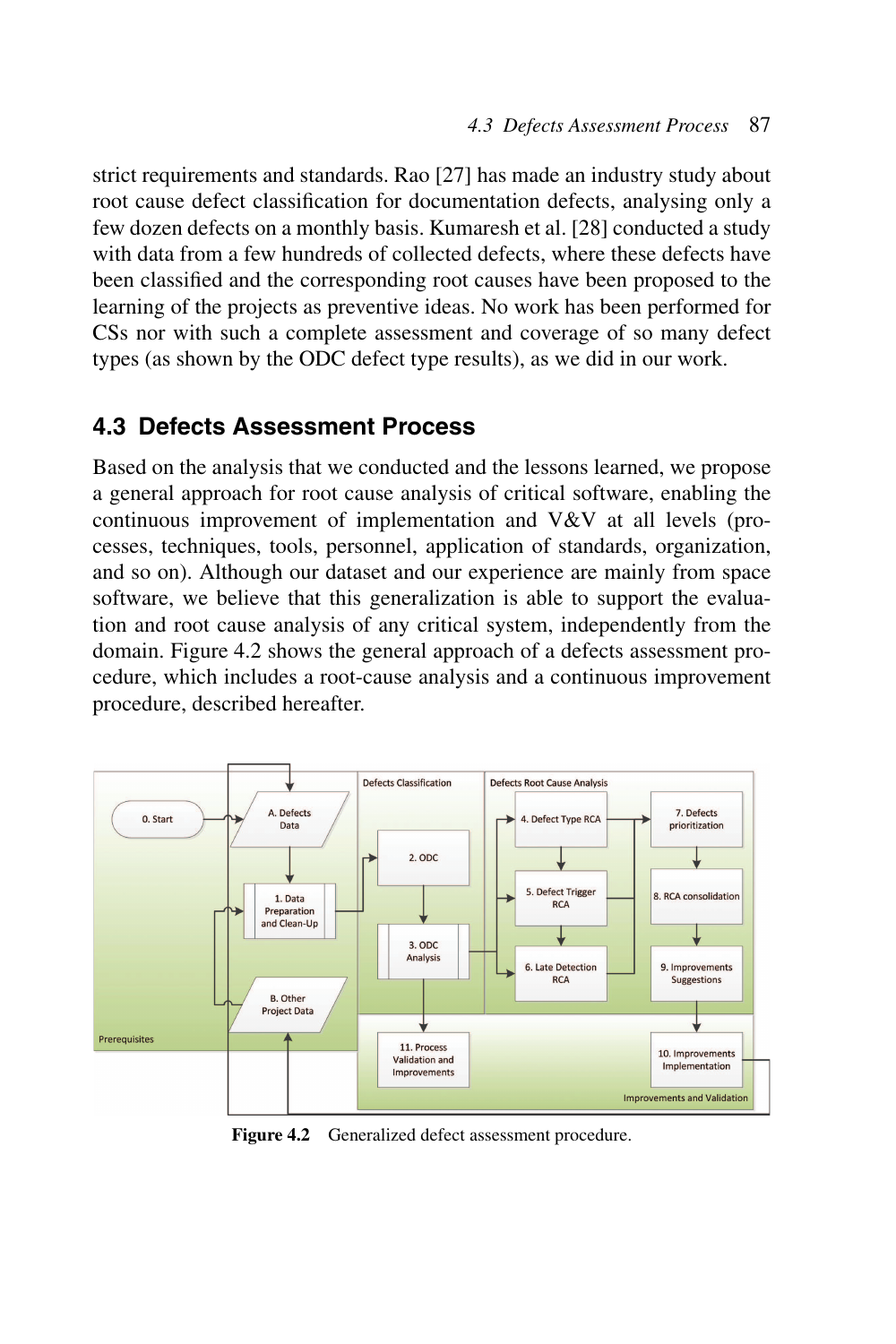# **4.3.1 Procedure Prerequisites**

The approach is based on data analysis and software engineering knowledge that require some prerequisites to be fulfilled for the correct application of the process:

### *0. Start:*

In order to successfully perform the defects analysis, it is necessary that the collected data (A. Defects Data and B. Other Project Data) contain the necessary information. This includes basic requirements such as: (i) detailed information about each defect and its fix; (ii) knowledge of defect environment conditions, such as tools, personnel and constraints; (iii) engineers' assessment of the defect causes; and (iv) phase when the defect was introduced and when it was detected.

Some prerequisites are necessary to successfully apply the process. The first one includes training on the involved techniques, such as defects classification (e.g. ODC) and root cause analysis. The second includes rules and guidelines (or a template) for defects description or defect data collection.

### *1. Data preparation and clean-up:*

Once we have the necessary data it is important to organize it and perform some anonymization if required. Data organization is essential for the next steps, since it is important to have the data in a searchable and manageable manner.

# **4.3.2 Defects Classification**

In order to efficiently and concretely tackle the important problems of critical software engineering, the first set of activities shall focus on an orthogonal classification of the sets of defects:

# *2. ODC:*

Perform the ODC classification on the organized dataset. Enhancements and adaptations to the ODC taxonomy can be useful depending on the nature of the defects and the domain; however, these enhancements should be quite precise. For examples, see Silva and Vieira [12, 13].

# *3. ODC Analysis:*

Provide a summary of the ODC analysis. This information gives the first hints about the quality of the dataset, which can provide some feedback to the implementation and V&V teams. For examples, Silva and Vieira [12, 13].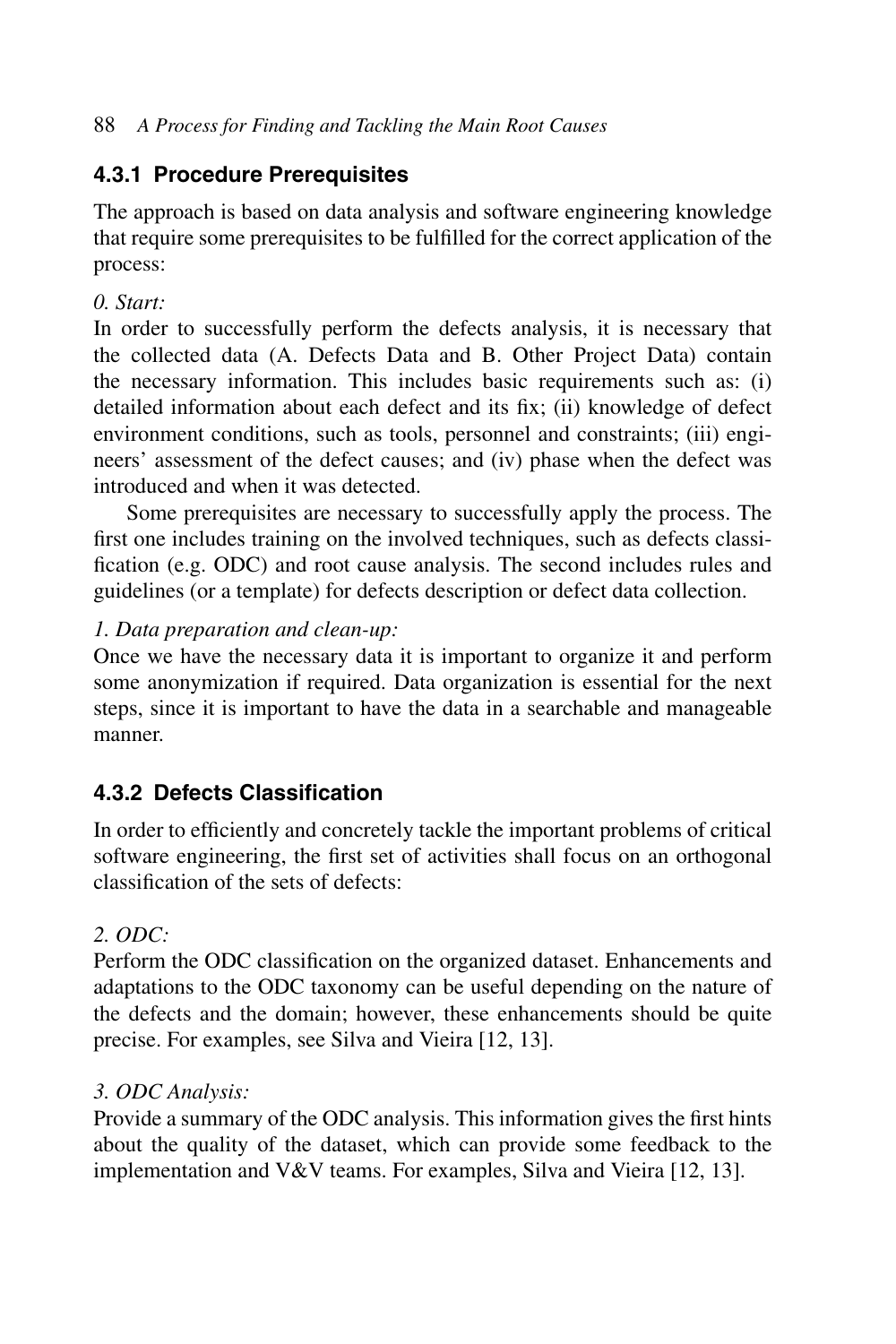# **4.3.3 Defects Root Cause Analysis**

The root cause analysis is composed by several steps that include analysis of the defects types, the triggers allowing defect detection, the defects that could have been detected earlier, and then prioritization and consolidation of these root causes leading to concrete proposed improvements:

#### *4. Defect Type RCA:*

Based on the different defect types, identify the possible generic root causes. This list of causes shall come from experience and expert judgement or a dedicated database where defect types are mapped to root causes. The list of root causes might be reduced or harmonized in step (8) below.

#### *5. Defect Trigger RCA:*

Based on the classified defect triggers identify the causes and V&V techniques (or triggers) that allowed the defects detection at the current defect detection stage. This list of causes shall come from experience and expert judgement or a dedicated database where defect triggers are mapped to root causes. The list of root causes might be reduced or harmonized in step (8) below.

### *6. Late Detection RCA:*

With the list of defects that have slipped more than one lifecycle phase milestone identify the causes of the failures in the V&V and ISVV techniques that allowed the defects to propagate until a later stage in the development lifecycle. This list of causes shall be added/harmonized with the list from step (5) Defect trigger RCA.

### *7. Defects prioritization:*

If required (for example to tackle the defects with high impact on the system, or due to the large amount of defects and respective causes) list of defect types and triggers can be prioritized according to a defined severity (for example, based on the main impact of those defects) and the respective root causes can be filtered according to the prioritized type and trigger.

### *8. RCA consolidation:*

The list of root causes obtained in the previous steps (4–6) is consolidated according to the prioritization done in step (7). This consolidation can also contribute to reduce to an essential and more concrete list of causes.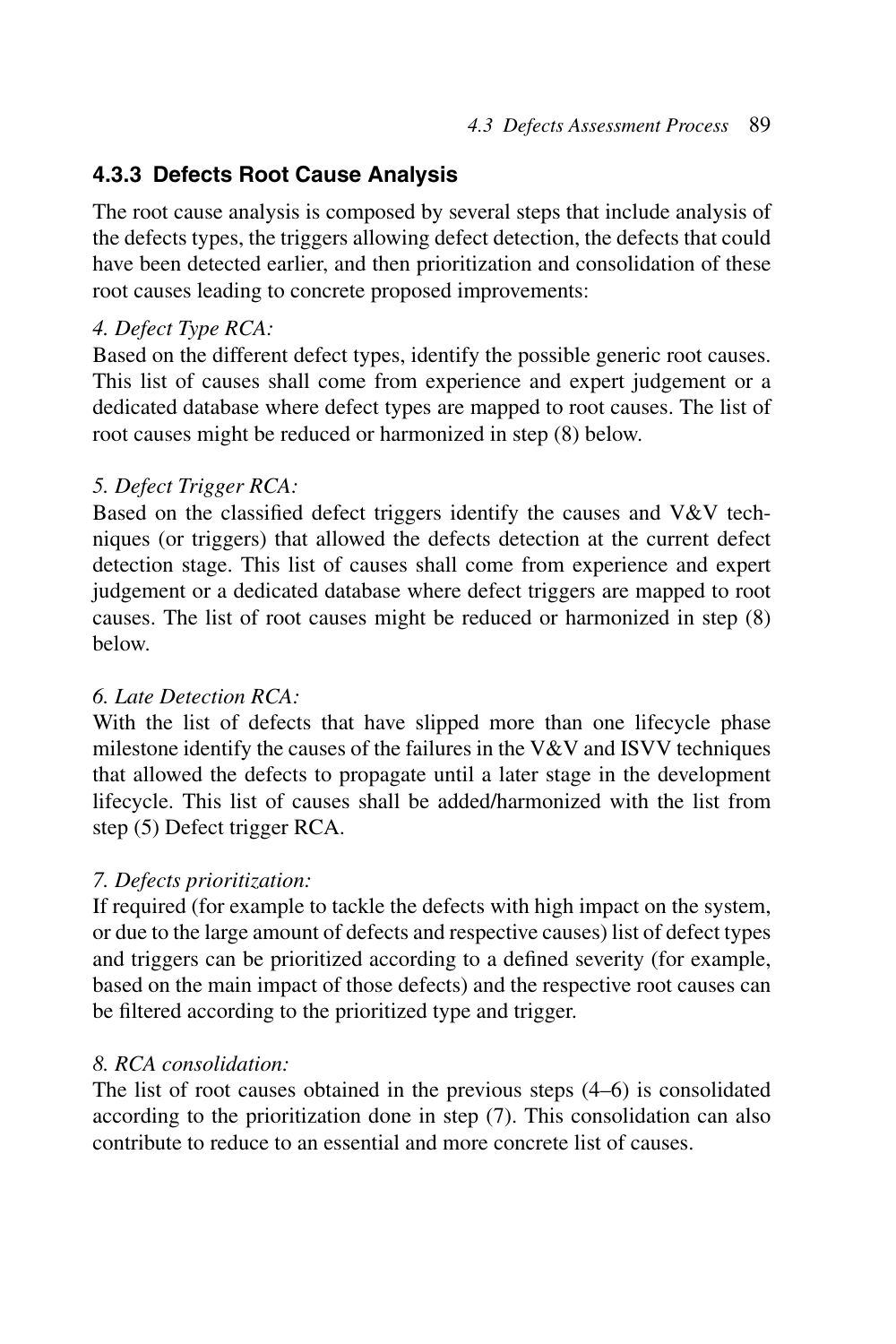#### *9. Improvements Suggestions:*

For all the root causes, define solutions or modifications to the processes, techniques, tools, training, resources, environment or application of standards. The solutions must cover the development activities to avoid the creation of defects and also the defect detection activities in order to identify the defects as soon as possible.

### **4.3.4 Improvements and Validation**

The suggested improvements might be difficult to implement, and their effectiveness can vary from team to team. They shall contribute to improve the software quality and reduce the amount of defects, different defects can then surface, and this is why this process shall have a consistent process improvement in place:

#### *10. Improvements Implementation:*

The development and V&V teams must be informed about the required changes or adjustments (9. Improvements Suggestions), and the organization, management and quality planning shall decide on the improvements to implement for future projects.

#### *11. Process Validation and Improvements:*

At every step, it is possible to derive improvements to the process. Such improvements can be set to adjust to the company culture, to the project environment, to the customer requirements, etc. However, it is essential to measure the effectiveness of the implementation of the results (9. Improvements Suggestions and 10. Improvements Implementation) once the suggestions have been implemented and new defects (or no defects) have been collected. Note that Improvement can and shall also be about the current process, the defects classification scheme, the root cause analysis techniques and so on. The presented process shall be able to adapt and help in improving itself and the related techniques that compose it.

# **4.4 Results**

This section presents the dataset case studies description and the results of application of the process described in the Section 4.3.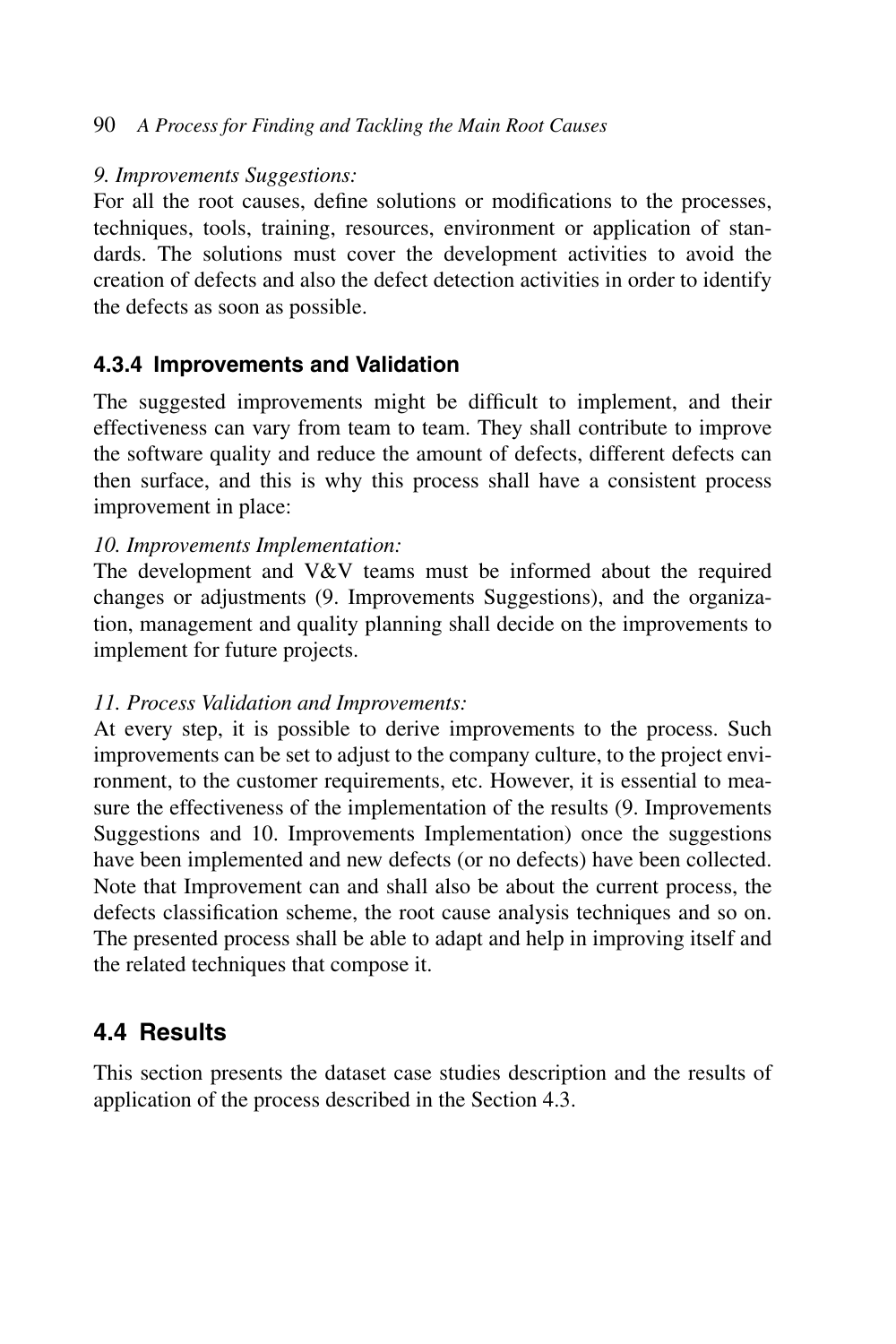#### **4.4.1 Characterization of the Systems**

Our analysis is based on a set of real defects from ISVV activities in space projects. The projects include subsystems that compose satellite systems for three different domains (i) scientific exploration; (ii) earth observation; and (iii) telecommunications; covering different types of software, such as startup or boot software, on-board application software, command and control units, payload software, and attitude and orbit control units. The engineering processes used in the selected missions were driven by the ECSS standards, namely the space engineering standard E-ST-40 [3] and the quality standard Q-ST-80 [4] which has a comparable lifecycle and similar strict requirements imposed by the European Space Agency.

The subsystems were developed according to functional and nonfunctional requirements mandated from ECSS and mission specifics. They were characterized by the following needs/objectives, which are common to space CSs, that were collected from the ECCS standards [3, 4] and the corresponding engineering interpretations of the specification documents from several missions:

- No crash or hang shall happen at any time;
- No dynamic memory allocation is allowed;
- Communication Telemetry (TM)/Telecommands (TC) must always be possible between ground control and the satellite;
- The system must implement a Safe Mode (with basic communications, patch and dump functionalities);
- Most systems shall have a very simple and stable start-up software (also called boot software);
- There must be a watchdog (Hardware and/or Software) or an alive signal;
- Systems are built with redundancy (at least Hardware);
- Most systems must include FDIR (Fault Detection Isolation and Recovery) functionalities to account for the environment and external faults;
- The systems must have high autonomy and some self-correction procedures;
- Systems are categorized with a criticality level related to the impact or consequences of system failures (in this case, the ECSS defined levels are: Catastrophic, Critical, Major and Minor or Negligible).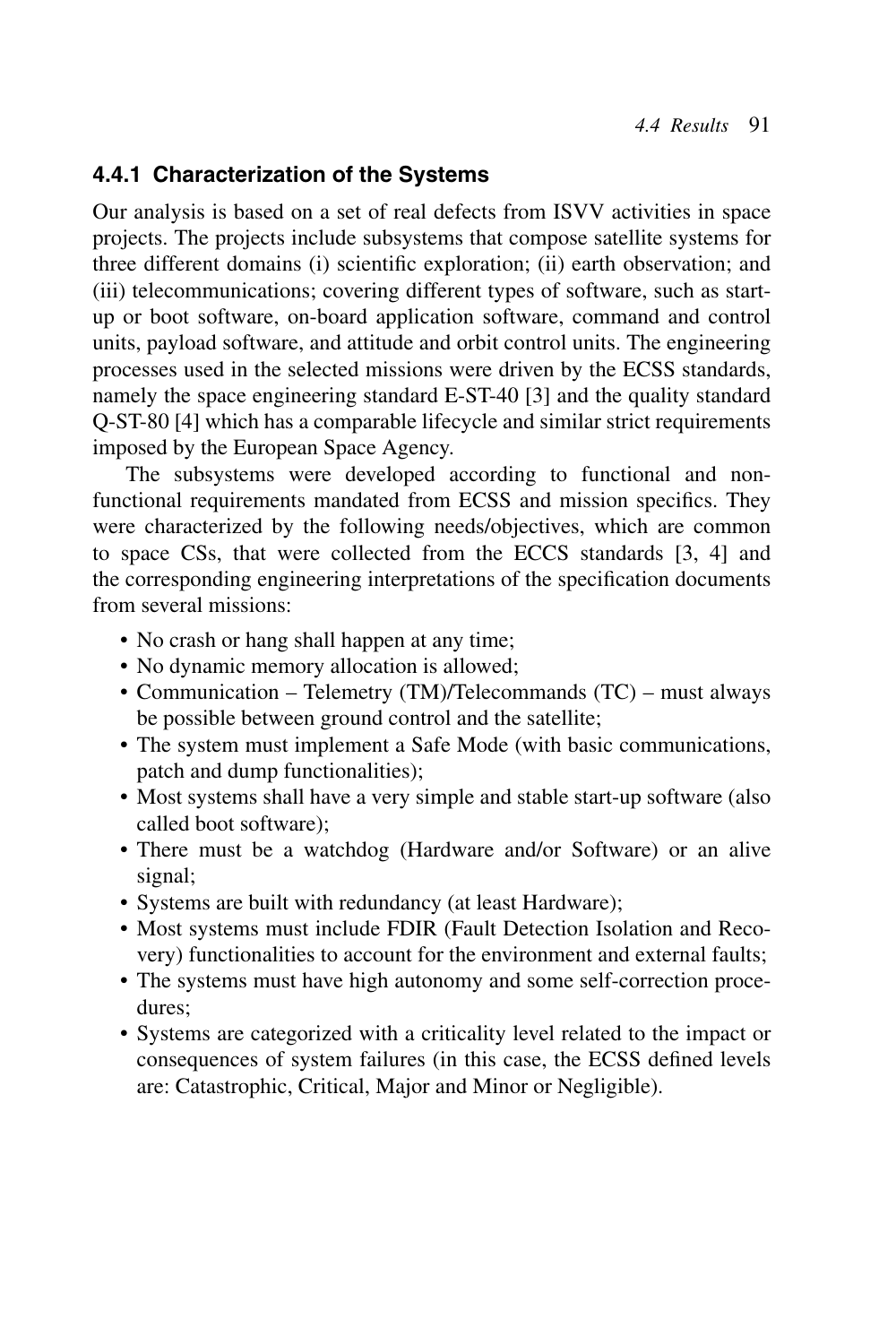The projects are also characterized by:

- Requirements written in natural language (structured), highly based on documentation and non-formal processes and languages;
- Documentation in UML/SysML and PDF, with limited possibilities of automated verification and formal analysis;
- Programming languages such as C, Ada and Assembly, that are quite mature and low level languages;
- Unit tests performed in commercial tools (e.g. Cantata++, VectorCast, LDRA), commonly developed and adapted for the specific projects embedded systems and environments;
- Integration and system testing performed in specific validation environment (Software Validation Facility – SVF) developed for this purpose on a case by case situation, with HW emulation and HW in-the-loop, simulated instruments, etc.

### **4.4.2 Defects in the Dataset**

Table 4.2 summarizes the 1070 defects in the dataset, divided by severity (having a major or minor impact in the system, or just being comments to improve the engineering) and considering the ISVV activities in which they were found. The defects have been originated from the analysis of more than 10,000 software requirements, more than 1 million lines of code (mostly C, Ada95 and some Assembly), and over  $3,000$  tests<sup>1</sup> (some unit tests, some integration tests). In practice, the objective of ISVV was to find issues in the project artifacts, report and classify them in a clear and consistent way for the customer to act upon.

# **4.4.3 Enhanced ODC Results**

The results of the application of the enhanced ODC for space defects are summarized in Table 4.2 showing the five top types, triggers and impacts cover about 90% of the issues analysed. This observation suggests that actions can be taken to quickly improve the quality of systems, by tackling a limited amount of properties.

 $1$ The 3,000 tests correspond to only part of the requirements and code referred, as not all ISVV activities cover the full set of artifacts, e.g., for some projects only source code analysis was performed, no tests related to that specific codehave been assessed.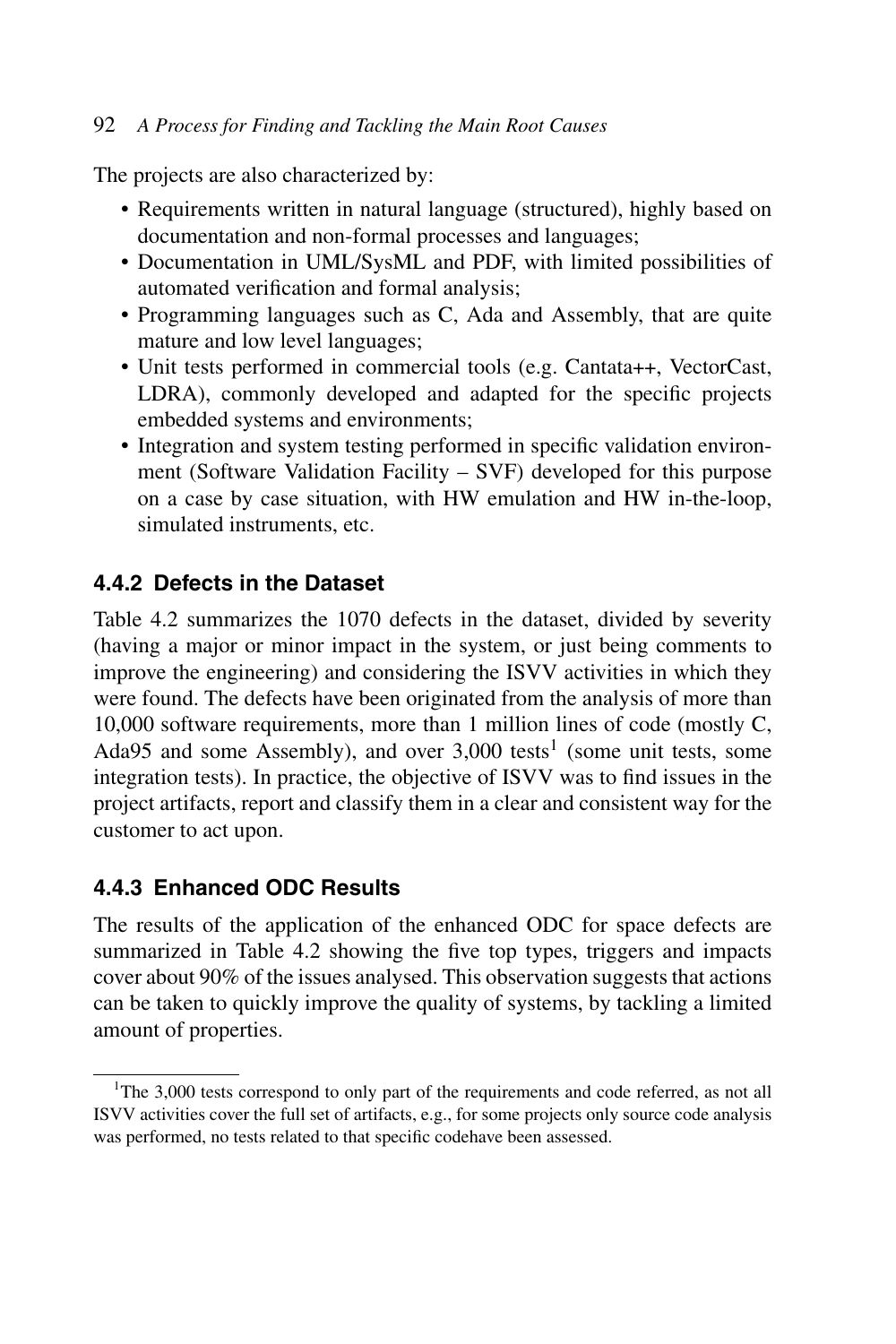| Defect Type               | ð              | olo     | Defect Trigger             | ðty           | of       | Defect Impact  | ðty             | S,      |
|---------------------------|----------------|---------|----------------------------|---------------|----------|----------------|-----------------|---------|
| Documentation             | 515            | 48.1%   | Traceability/Compatibility | 309           | 28.9%    | Capability     | 308             | 28.8%   |
| Function/Class/Object     | 203            | 19.0%   | Test Coverage              | 227           | 21.2%    | Maintenance    | 264             | 24.7%   |
| Algorithm/Method          | 96             | $9.0\%$ | Consistency/Completeness   | 206           | 19.3%    | Reliability    | 252             | 23.6%   |
| Checking                  | $\overline{6}$ | 6.4%    | Logic/Flow                 | $\frac{9}{1}$ | 1.1%     | Documentation  | 57              | 14.7%   |
| Interface                 | 56             | $5.2\%$ | Design Conformance         | $\frac{1}{2}$ | $11.1\%$ | Performance    | 39              | 3.6%    |
| Build/Package/Environment | 52             | 4.9%    | Rare Situation             | 26            | 2.4%     | Usability      | $\overline{28}$ | 2.6%    |
| Assignment/Initialization | $\frac{6}{5}$  | 4.3%    | <b>Test Sequencing</b>     | $\circ$       | $1.5\%$  | Requirements   |                 | 0.8%    |
| Timing/Serialization      | 33             | $3.1\%$ | Standards Conformance      | 4             | 1.3%     | Migration      |                 | 0.7%    |
|                           |                |         | HW/SW Configuration        |               | $1.2\%$  | Standards      |                 | 0.4%    |
|                           |                |         | Recovery/Exception         |               | $0.9\%$  | Installability |                 | $0.1\%$ |
|                           |                |         | Other Triggers             |               | $1.0\%$  |                |                 |         |
| Total                     | 1070           | 100%    | Total                      | 1070          | 100%     | Total          | 1070            | 100%    |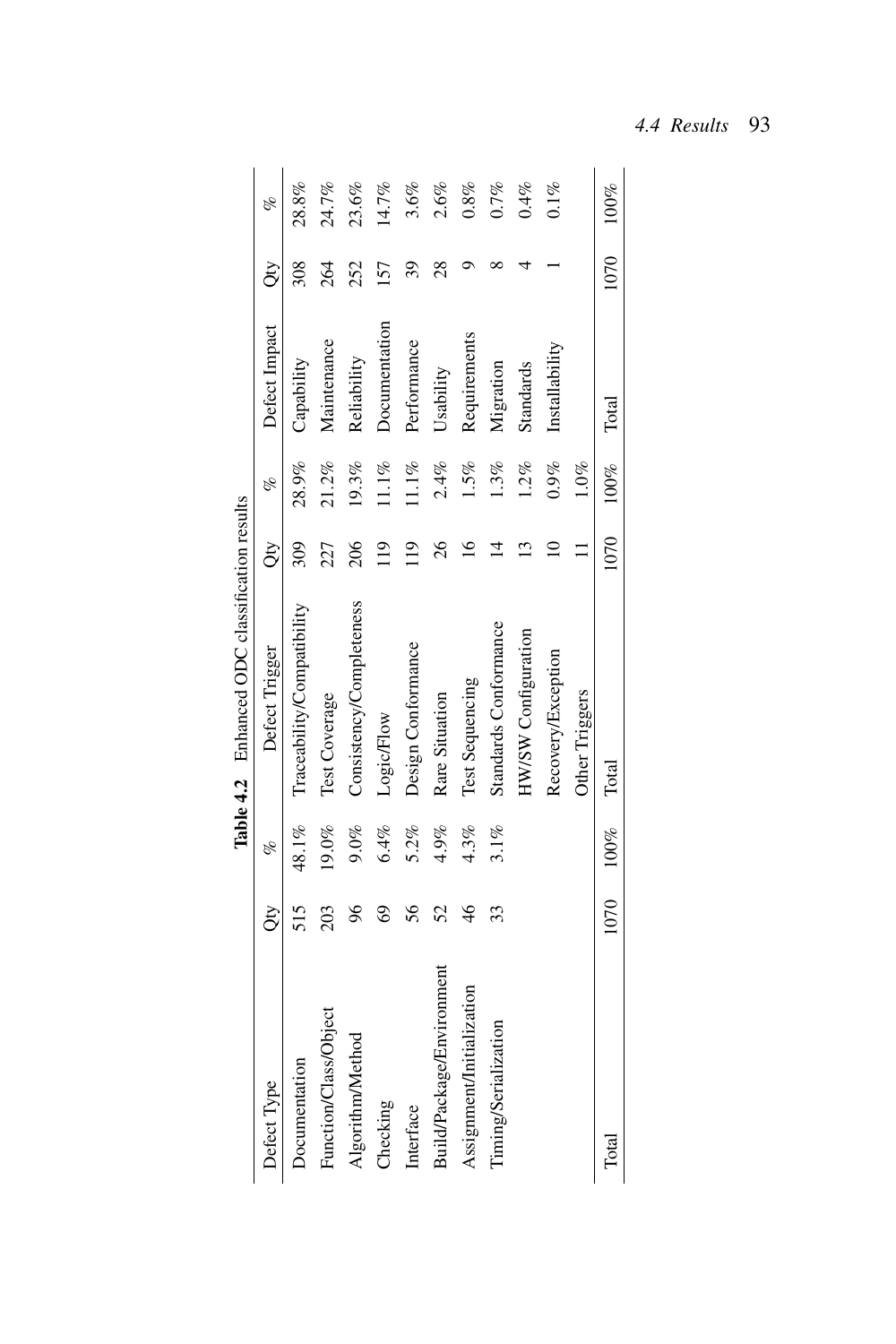The '*Documentation*' defect type represents almost half of the defects and '*Function/Class/Object*' represents almost 20% of the defects. This can be justified by the fact that CSs highly depend on documentation and documented evidences to prove the accomplishment of requirements and standards and to ensure qualification/certification of the systems by external entities. '*Function/Class/Object*' identifies functionality implementation deficiencies, especially at implementation level.

'*Traceability/Compatibility*' is the most frequent trigger, although '*Test Coverage*' and '*Consistency/Completeness*' are quite frequent. This suggests that the most efficient defect triggers are the simplest and most logical ones, namely those related to traceability, reviews and testing activities. This is due to the nature of the artifacts under analysis that require extensive documentation and creation of evidences that are developed over lifecycle phases depending on the previous phases artifacts.

In terms of the impacts, four of them are very important, namely: '*Capability*', '*Maintenance*', '*Reliability*' and '*Documentation*' (in this order). It is normal that Capability (i.e. functionality) is the most affected property but, in such space CSs, maintenance has a significant importance as well as the reliability requirements (see Section 4.4.1 regarding the needs/objectives of the target systems).

#### **4.4.4 Enhanced ODC Defect Impact Analysis**

The ODC Impact analysis can be used to prioritize the defect types/triggers to identify the development and V&V activities that might conduct to the defects with a high impact in the system. As "high impact", we consider equally the impacts in Capability, Reliability, and Maintenance, as they are the most severe since they represent three essential requirements of critical space systems: functional quality, non-functional reliability assurance, and maintainability. Though, for the purpose of this work, we have considered the importance of impact as the frequency that the defects affect system capability, reliability, or maintenance.

The following graphs in this section represent the defect impacts as they have been originated by specific defect types, and also as they have been uncovered by specific defect triggers. The graphs provide an idea of the importance of defect types (related to root causes) and how defects that lead to specific impacts have been detected with specific triggers.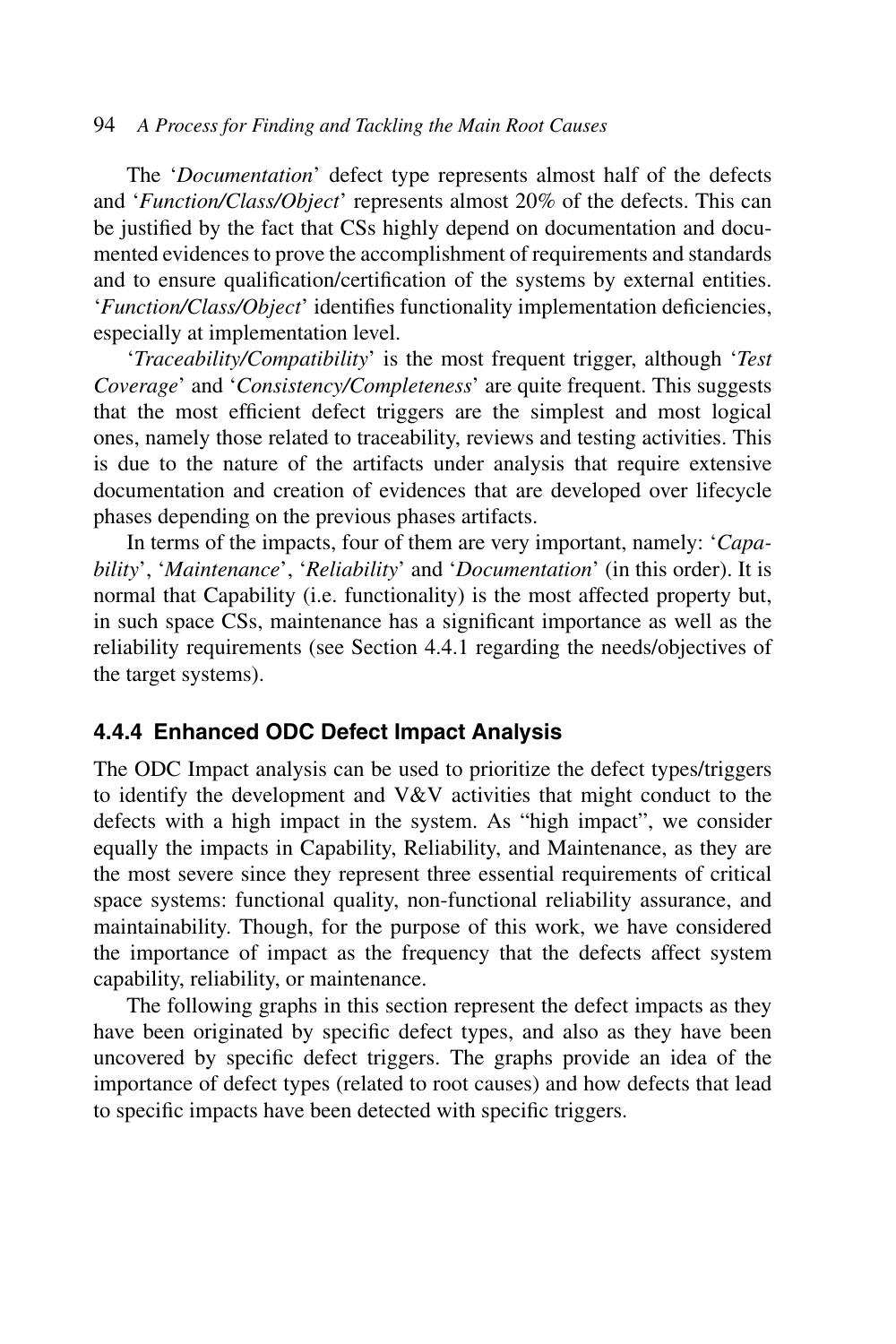#### **4.4.4.1 Type vs. Impact**

Figure 4.3 shows the defect types that have a high impact in the system (affecting Capability, Reliability and Maintenance). Defects with impact in Capability (blue dashed line) are mainly related with Function/Class/Object, Documentation and Algorithm/Method types, confirming that the functionality specification/implementation, the documented artifacts and the design decision in what concerns algorithms and methods to apply are the main contributors to defects that influence the system capability.

Defects with impact in Reliability (orange dotted line) are originated from Documentation, Checking, Function/Class/Object and also Algorithm/ Method defect types. In this case, there is a new defect type that contributes significantly to reliability issues: Checking. It is clear that reliability (including redundancy, fault detection/monitoring, isolation and recovery) is often implemented with checks and verifications and so the importance of avoiding this type of defects to guarantee higher reliability.

Defects with impact in Maintenance (gray line) originate essentially from Documentation defect type. This is an expected result due to the fact that maintenance depends on documented artifacts that include installation and download instructions, user and developer manuals, and maintenance procedures.

The prioritization related with the three impacts is presented in the Section 4.4.5, namely in Table 4.3.



Figure 4.3 Defect type vs. defect impact.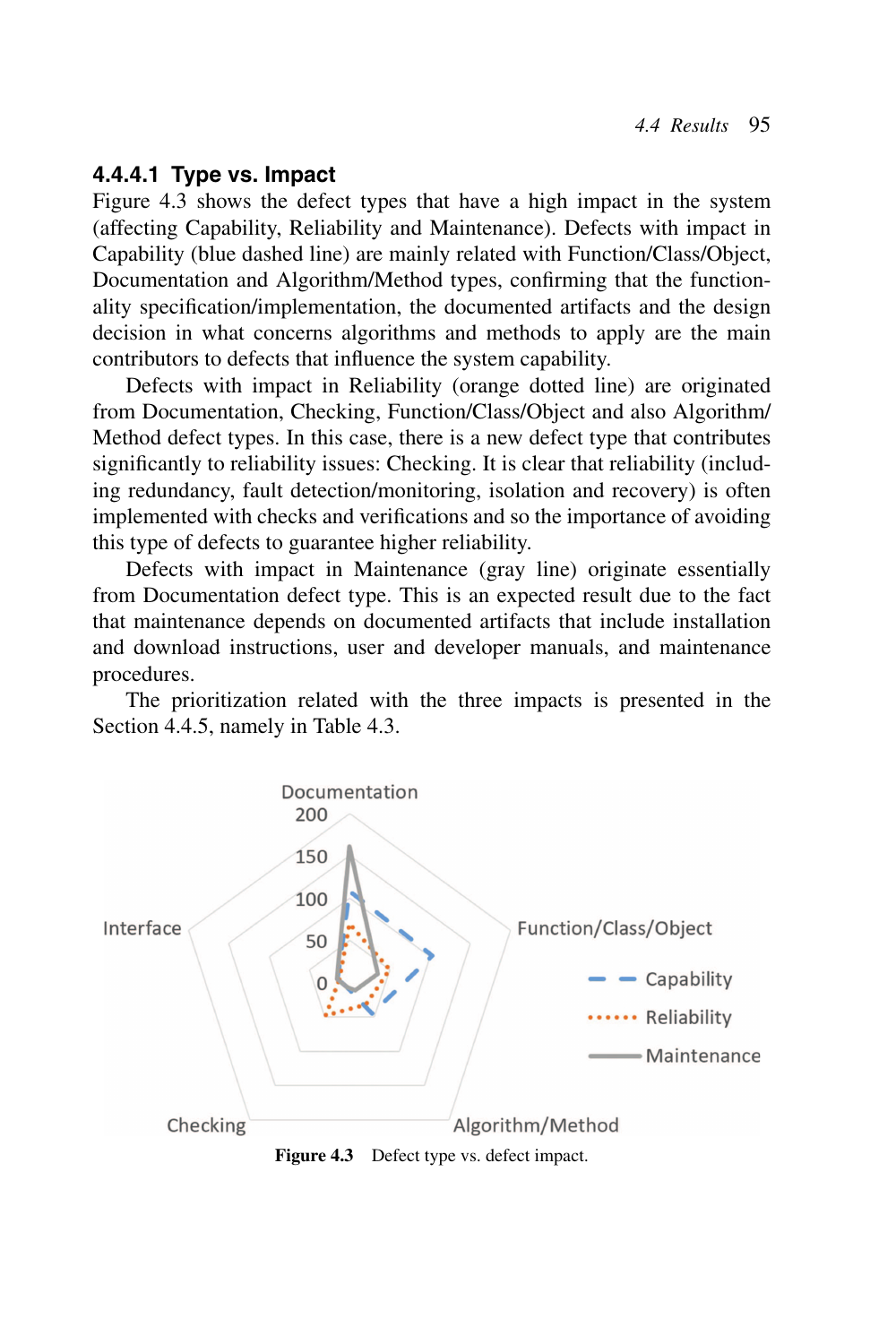| Table 4.3<br>Summary of root causes for main defect types |                           |
|-----------------------------------------------------------|---------------------------|
| <b>Root Cause</b>                                         | Defect Types              |
| Inefficient/insufficient reviews                          | Documentation;            |
|                                                           | Function/Class/Object;    |
|                                                           | Algorithm/Method;         |
|                                                           | Checking; Interface       |
| Ambiguous/missing/incorrect artifacts                     | Function/Class/Object;    |
| (documentation, requirements, design, tests)              | Algorithm/Method;         |
|                                                           | Checking; Interface       |
| Insufficient/Wrong tests (unit, integration, system,      | Function/Class/Object;    |
| fault injection)                                          | Algorithm/Method;         |
|                                                           | Checking; Interface       |
| Limitations of the tools or toolsets that deal with       | Documentation             |
| documentation                                             |                           |
| Lack of Completeness and consistency of system            | Documentation;            |
| level (or previous phases) documentation                  | Function/Class/Object;    |
|                                                           | Algorithm/Method          |
| Oversimplified documentation planning procedures          | Documentation             |
| Lack of time to produce, review and accept                |                           |
| documentation artifacts                                   |                           |
| Lack of importance given to some documentation            |                           |
| artifacts                                                 |                           |
| Simplification of the product assurance processes         |                           |
| related to documentation artifacts                        |                           |
| Limited engineers domain knowledge - lack of              | Function/Class/Object;    |
| appropriate skills                                        | Algorithm/Method          |
| Incomplete specifications in what concerns FDIR           | Checking                  |
| and erroneous situations                                  |                           |
| Lack of reliability and safety culture                    | Checking                  |
| Incomplete specifications in what concerns                | Interface                 |
| interfaces, environment and communications                |                           |
| Limited definition of the operation, usability,           | Interface                 |
| maintainability requirements                              |                           |
| Lack of tools knowledge, programming languages,           | Function/Class/Object;    |
| design languages                                          | Algorithm/Method          |
| Version and configuration management procedures           | Build/Package/Environment |
| inappropriately implemented                               |                           |
|                                                           |                           |

96 *A Process for Finding and Tackling the Main Root Causes*

### **4.4.4.2 Trigger vs. Impact**

Figure 4.4 shows the defect triggers that allow detection of the defects with a high impact. The graph reinforces the importance of the 3 main triggers: a) Consistency/Completeness, b) Test Coverage, and c) Traceability/ Compatibility as the most important (frequent) triggers (overall they allowed the detection of 77.0% of the issues). For this particular case, Reliability can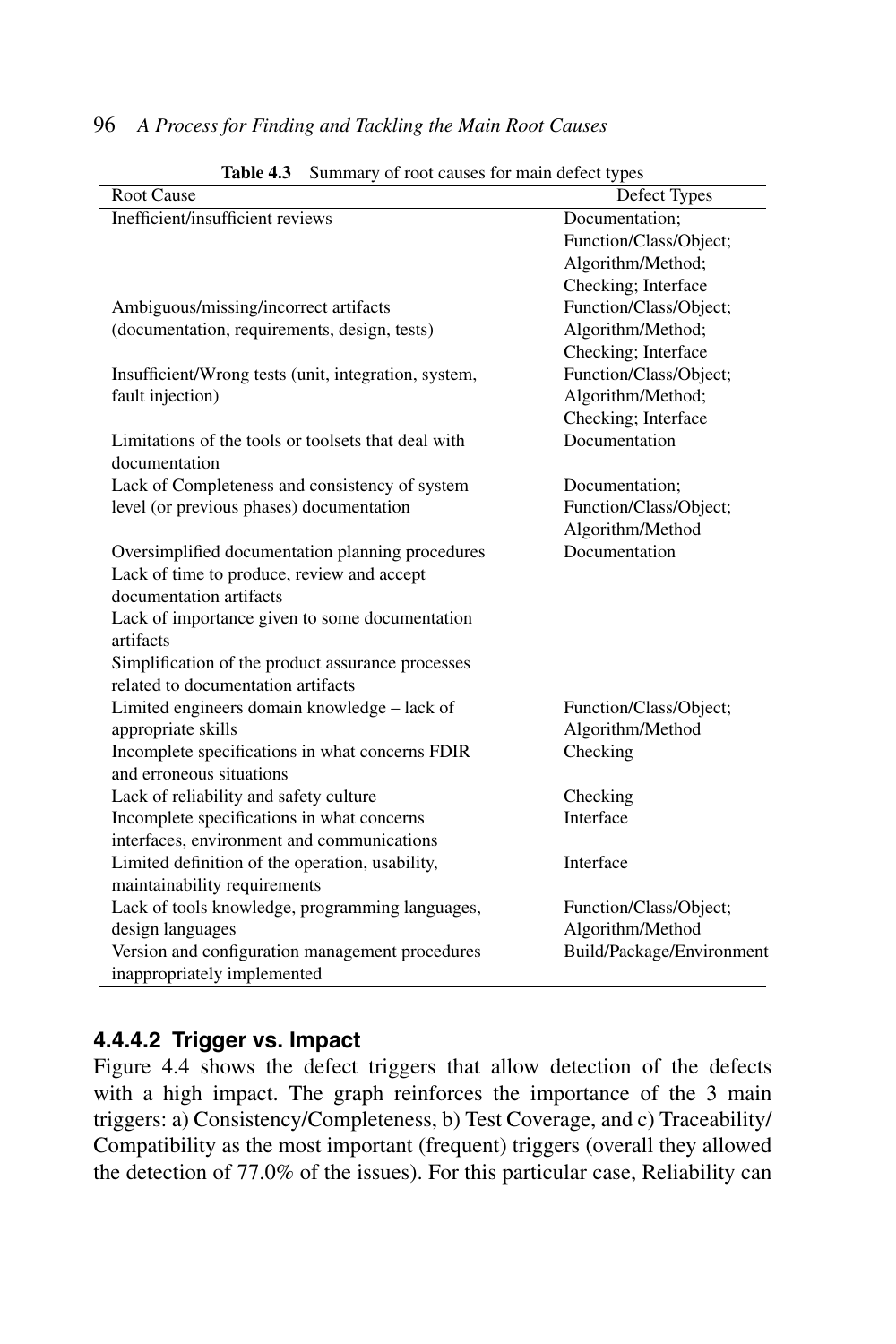

**Figure 4.4** Defect trigger vs. defect impact.

be ensured with better Traceability/Compatibility analysis, Test Coverage and Logic/Flow analysis. Capability shall be assessed more efficiently with Test Coverage, Traceability/Compatibility assessment and Design Conformance Analysis. Maintenance defect impact can be mitigated with Traceability/ Compatibility and Consistency/Completeness analysis.

The results of the prioritization related with these three impacts are presented in Section 4.4.5, Table 4.4.

### **4.4.5 Consolidation of the Root Cause Analysis and Proposed Improvements**

The defects with impact on capability, reliability, and maintenance, identified in Section 4.4, represent 77% of the total dataset. From these, we considered the top 6 defect types and the top 5 defect triggers (Table 4.2) because they account for more than 90% of the defects with high impact. Then we were able to identify the main root causes for the most important defect types (Table 4.3) and the most important defect triggers (Table 4.4).

This analysis results on a list of the most important causes of the defects identified during ISVV, and for the most important causes of failure in the verification and validation activities during the development lifecycle. For high defects with impact, the listed causes show that software engineering processes, methods and tools require some adjustments in order to become more efficient to produce more dependable and safe systems. The identified root causes are all related to existing development and V&V activities that require more careful application, especially in what concerns schedule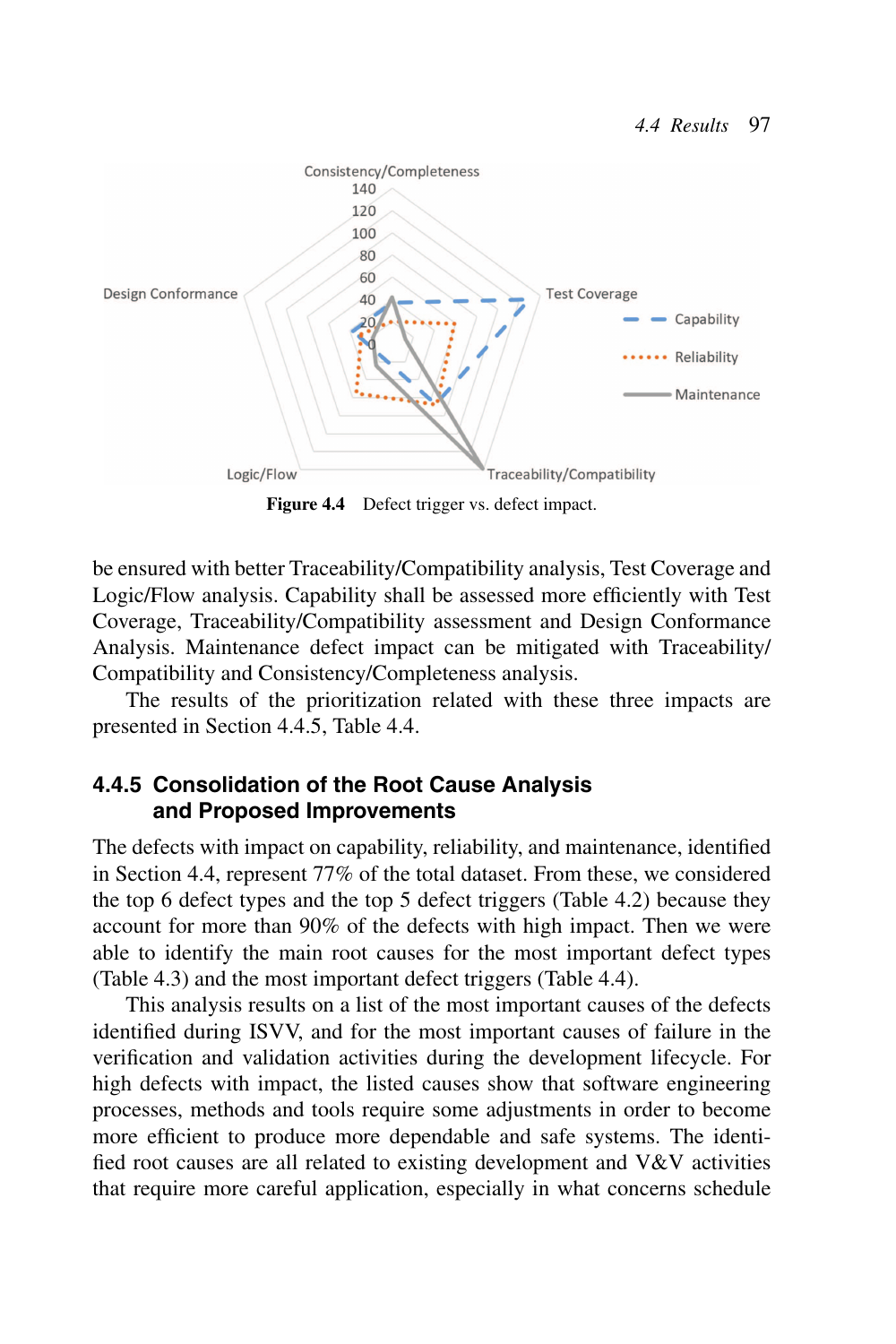| 98 | A Process for Finding and Tackling the Main Root Causes |  |  |  |  |  |  |  |
|----|---------------------------------------------------------|--|--|--|--|--|--|--|
|----|---------------------------------------------------------|--|--|--|--|--|--|--|

| Root Cause                                                          | Defect Trigger             |
|---------------------------------------------------------------------|----------------------------|
| Lack of traceability verification culture                           | Traceability/Compatibility |
| Lack or inefficient usage of tools that support                     |                            |
| traceability across lifecycle phases                                |                            |
| Lack of appropriate test planning and test strategy                 | <b>Test Coverage</b>       |
| definition                                                          |                            |
| Lack or inefficient testing tool and testing<br>environment support |                            |
| Incomplete tests specification and execution                        |                            |
| Review process related root causes                                  | Document Consistency/      |
|                                                                     | Completeness (Internal     |
|                                                                     | Document)                  |
| Documentation related root causes                                   | Document Consistency/      |
|                                                                     | Completeness (Internal     |
|                                                                     | Document)                  |
| Deficient usage of tools and applicable processes                   | Document Consistency/      |
|                                                                     | Completeness (Internal     |
|                                                                     | Document)                  |
| Unclear or missing/incomplete specifications                        | Document Consistency/      |
|                                                                     | Completeness (Internal     |
|                                                                     | Document); Logic/Flow      |
| Ambiguous or unclear architecture definition                        | Logic/Flow                 |
| Lack of usage of tools that support data and control                | Logic/Flow                 |
| flow analysis                                                       |                            |
| Inappropriate architecture support tools or tool                    | Design Conformance         |
| usage                                                               |                            |
| Deficient specification or design artifacts                         | Design Conformance         |

**Table 4.4** Summary of root causes for main defect triggers

and planning pressures (or we can call it strategies as well), rigor and caution on the application of engineering processes, and V&V activities importance. The quality/product assurance strategies and the guidance from applicable processes and required standards are essential to ensure that these root causes are minimized.

The root causes presented (in Tables 4.3 and 4.4) have been ordered according to expert knowledge and experience applicable to the high impact defects, and intend to provide a preliminary ordering in what concerns their contribution to the high defect impacts.

The identified root causes for defect triggers indicate that improvements to the current processes, both development (to avoid the introduction of defects) and V&V (to detect the defects within the phase they are introduced) might be possible. At a higher level, the leading safety standards might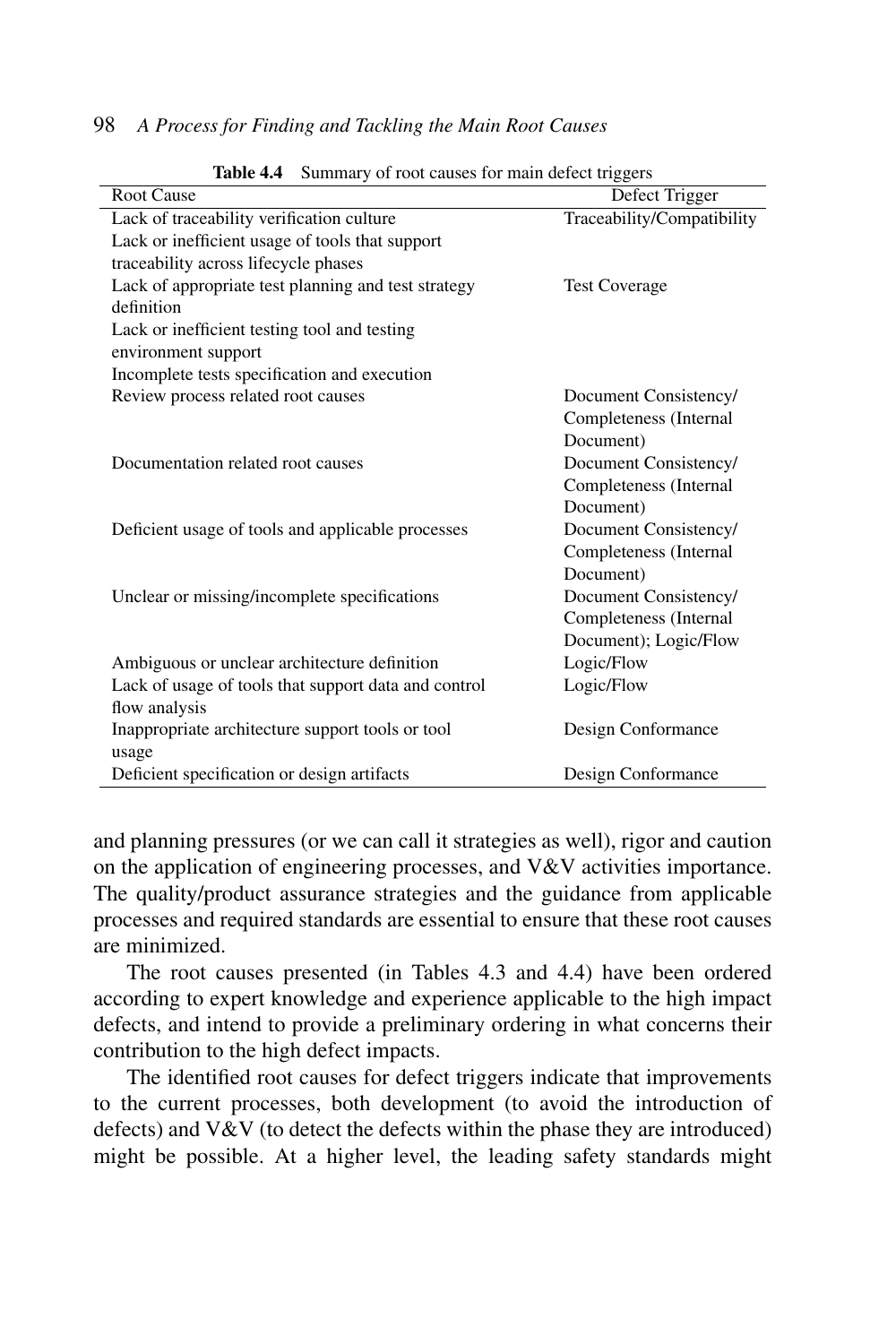require additional guidance to support development and V&V in order to reinforce that the product/quality assurance (PA/QA), and safety and dependability assessments should be properly realized, reducing the amount of defects caught by ISVV. The proposed improvements are guidelines derived directly from the root causes summarized in Tables 4.3 and 4.4 and from domain and expert knowledge of the authors and industrial contributors to this work. Their intent is to fulfil the needs of the development and V&V processes in order to avoid the most important and more frequent defects as those in our dataset.

From the development perspective, based on Table 4.3, the following measures should be considered:

- Define/redefine appropriate review methods, processes and tools and enforce their application at every stage of the SDP;
- Implement automated documentation generation processes and tools to avoid inconsistencies between artifacts/lifecycle phases;
- Use tools that integrate and manage all the phases of the lifecycle, such as concept specifications, requirements, architecture, source code, tests, etc.;
- Introduce/use tools with automatic validations (documentation completeness, design consistency, code analysis, control and data flow analysis);
- Provide training to the engineering teams, to improve the domain knowledge, the system or interfacing systems knowledge, standards knowledge and techniques and tools practice;
- Promote workshops or meetings to present the specifications/requirements, to discuss and clarify them before advancing to the following phase;
- Introduce additional guidelines or even specific requirements (e.g., by defining and specifying the reasoning behind the standards requirements and how to achieve them in full conformance) in the applicable standards (PA/QA, version and configuration control and development).

From the V&V perspective, based on the results in Table 4.4, the following measures should be considered:

- Define appropriate test plans and strategies, especially unit and integration tests. The soundness of the test plans and strategies will reflect in the success of the validation;
- Ensure appropriate (or automated) traceability analysis at every stage of the development lifecycle;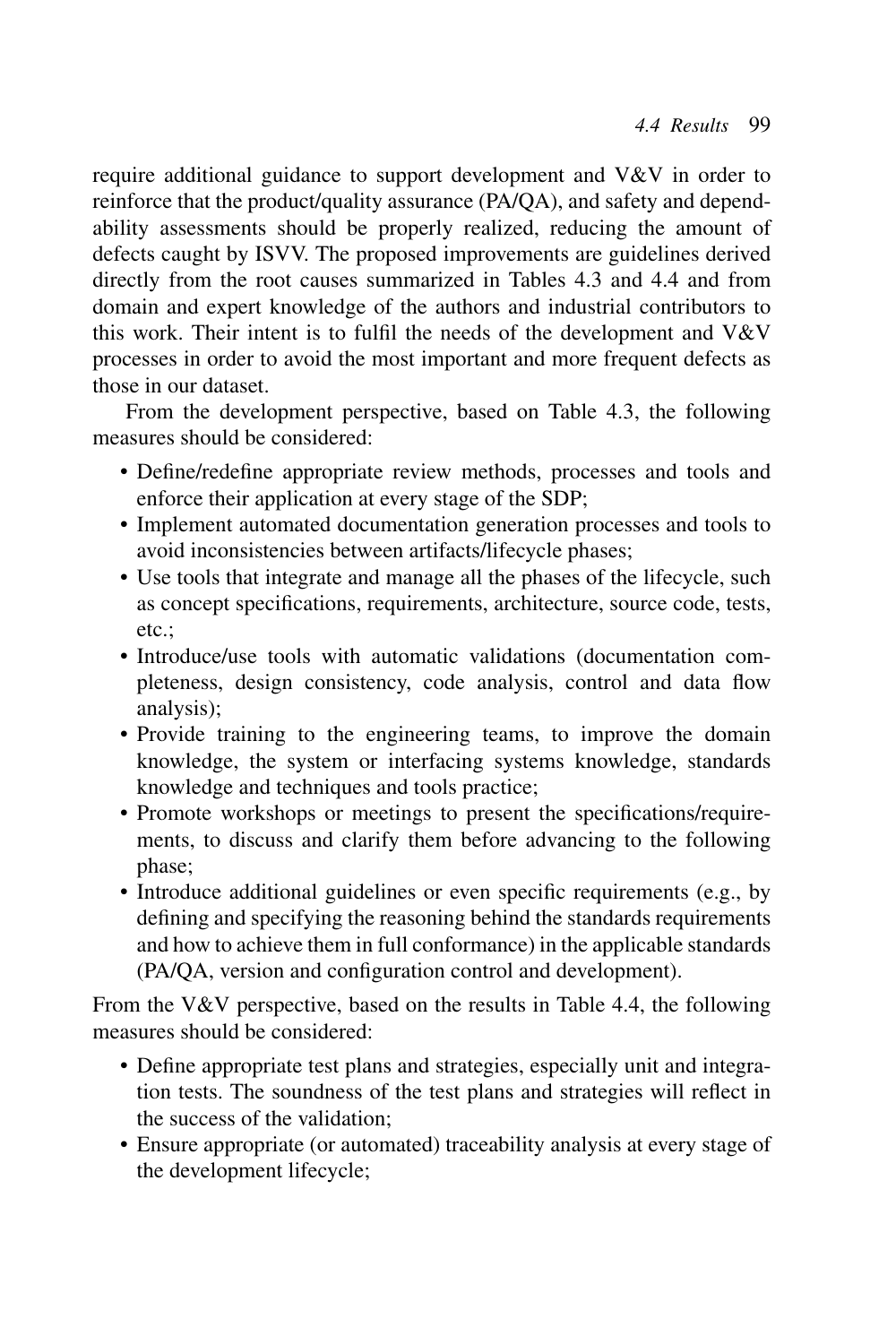- Improve the testing completeness, coverage and reviews;
- Implement non-functional tests (fault detection, fault injection, redundancy, etc.);
- Apply or develop tools to verify and validate the implementation and design compliance.

# **4.5 Conclusions**

This chapter presented a defects assessment process based on a field study on root cause analysis of 1070 defects in space software projects.

We proposed a general procedure to derive improvement suggestions for the systems and the analysis process itself applying an improved ODC taxonomy and examining the defect types, triggers and impacts. We have also prioritized the root causes based on their importance by considering the impact of the defects on capability, reliability, and maintainability, and proposed generic solutions to implementation (to prevent defects) and V&V (to effectively detect defects) in order to avoid these defects in future projects.

The outcomes of the field study show that, although CSs are already guided by appropriate development and V&V techniques and processes, most of the defects are caused by an inefficient usage or implementation of these techniques and processes. Appropriate guidance, additional requirements and constraints, better test strategies and tools that are able to help in the application of the techniques and processes would be essential to obtain better results (less defects). ISVV was originally able to detect the 1070 defects but could still be enriched by applying the proposed V&V actions in order to avoid defects slippage.

# **References**

- [1] RTCA DO-178B. (1992). *(EUROCAE ED-12B), Software Considerations in Airborne Systems and Equipment Certification*. RTCA Inc., Washington, DC.
- [2] Sai Global. (2011). CENELEC EN 50128: Railway applications Communication, signalling and processing systems – Software for railway control and protection systems.
- [3] ECSS. (2009). *ECSS-E-ST-40C, Space engineering Software*.
- [4] ECSS. (2009). *ECSS-Q-ST-80, Space Product Assurance Software Product Assurance*.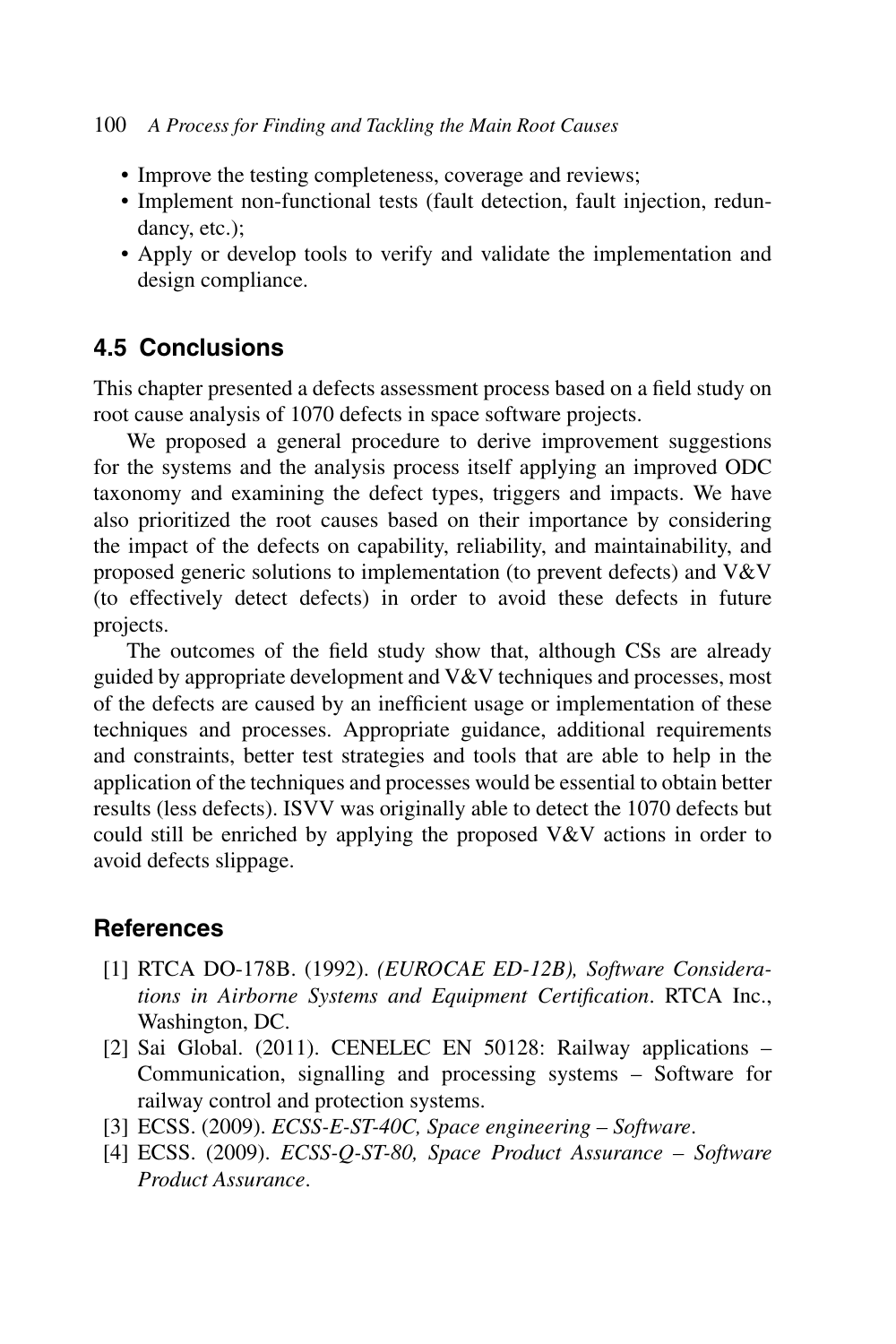- [5] Silva, N., Lopes, R. (2012). "Overview of 10 Years of ISVV Findings in Safety-Critical Systems," in *2012 IEEE 23rd International Symposium on Software Reliability Engineering Work-shops (ISSREW)* (New York, NY: IEEE), 83.
- [6] Silva, N., Lopes, R. (2012). "Independent Assessment of Safety-Critical Systems: We Bring Data!" in *IEEE 23rd International Symposium on Software Reliability Engineering Workshops (ISSREW)* (New York, NY: IEEE), 84.
- [7] Silva, N., Lopes, R. (2012)."10 Years of ISVV: What's Next?" in *2012 IEEE 23rd International Symposium on Software Reliability Engineering Workshops (ISSREW)*(New York, NY: IEEE), 361–366.
- [8] Silva, N., Lopes, R. (2011). "Independent Test Verification: What Metrics Have a Word to Say", in *1st International Workshop on Software Certification (WoSoCER)*, ISSRE, Hiroshima, Japan (New York, NY: IEEE).
- [9] Silva, N., Lopes, R., Esper, A., Barbosa, R. (2013). "Results from an independent view on the validation of safety critical space system," in DASIA 2013, 14–16 May, Oporto, Portugal.
- [10] EasterBrook, S. (1996). "The Role of Independent V&V in Upstream Software Development Processes", in *Proceedings of 2nd World Conference on Integrated Design and Process Technology (IDPT)*, Austin, Texas, December 1–4.
- [11] Chillarege et al. (2013). *Orthogonal Defect Classification v 5.2 for Software Design and Code* IBM.
- [12] Silva, N., and Vieira, M. (2014). "Towards Making Safety-Critical Systems Safer: Learning from Mistakes," in *ISSRE2014*, Naples, Italy.
- [13] Silva, N., and Vieira, M. (2016). "Software for Embedded Systems: A Quality Assessment based on improved ODC taxonomy," in SAC 2016, Pisa, Italy.
- [14] Copeland, L. "Software Defect Taxonomies". Available at: http://flylib. com/books/en/2.156.1.108/1/
- [15] IEEE. (2010). *IEEE* 1044-2009 Standard Classification for Soft*ware Anomalies*. Institute of Electrical and Electronics Engineers, New York, NY.
- [16] Leszak, M., Perry, D. E., and Stoll, D. (2002). Classification and evaluation of defects in a project retrospective. *J. Syst. Softw*. 61, 173–187.
- [17] Margarido, I. L., Faria, J. P., Vidal, R. M., Vieira M. (2011). "Classification of Defect Types in Requirements Specifications: Literature Review, Proposal and Assessment." 2011 6th Iberian Conference on Information